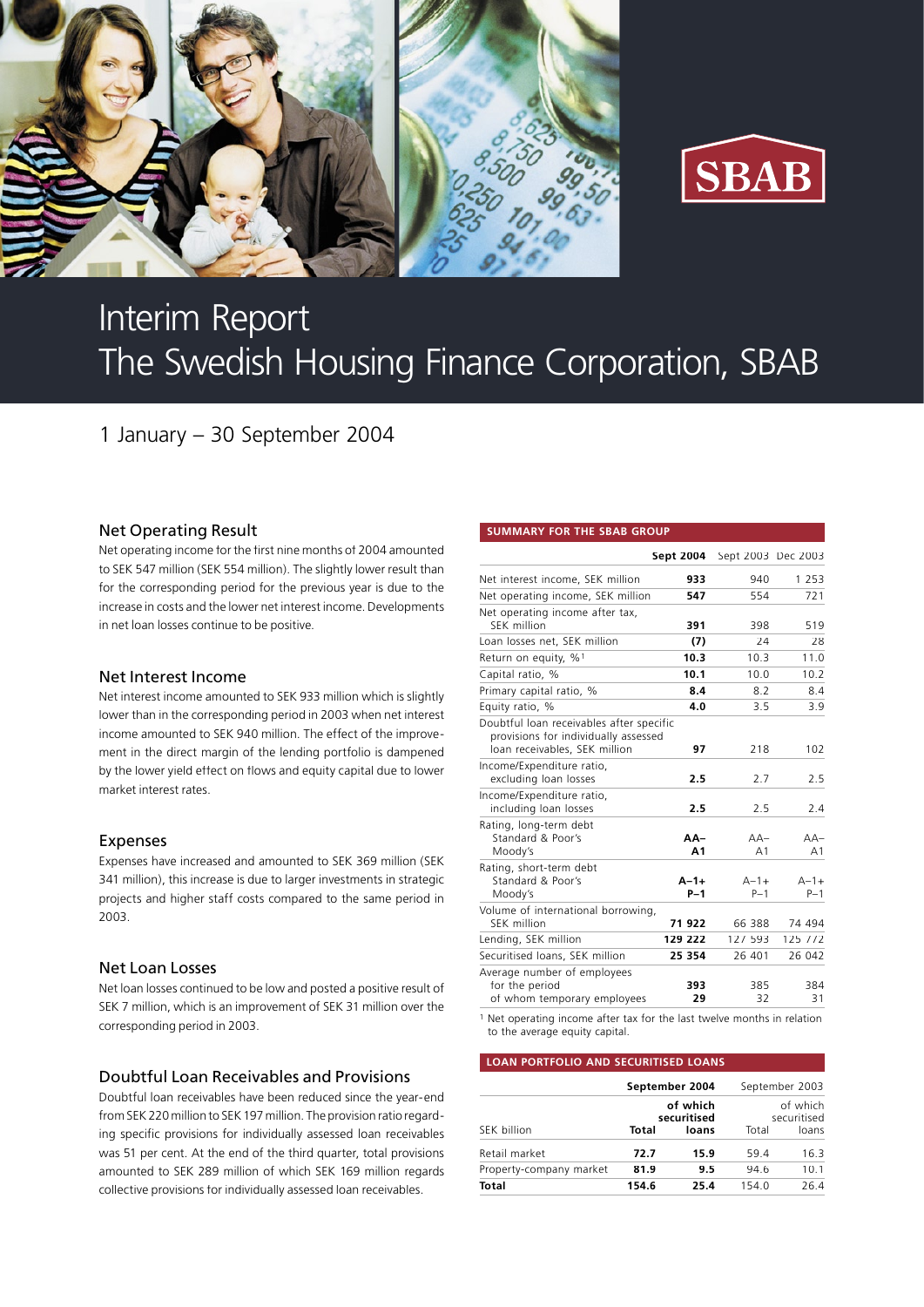#### Lending

During the first nine months, SBAB has increased lending to the retail market with new lending amounting to SEK 17 276 million (SEK 11 377 million). A considerable part of the lending is via the Internet and as earlier, SBAB's business partners constitute important distribution channels. The continuation of good growth in lending to the retail market has resulted in an increase in the size of the portfolio, which now amounts to SEK 56 762 million (SEK 46 179 million) excluding securitised loans.

New lending in the property-company market totalled SEK 3 296 million (SEK 3 360 million) and the total size of the property-company portfolio excluding securitisations amounted to SEK 72 460 million (SEK 79 593 million). At the same time lending to municipal housing companies has decreased and the focus on certain specific customer groups, in combination with the discontinuation of non strategic projects, has resulted in a reduction in the property-company market portfolio.

On the whole, SBAB's customers are choosing somewhat shorter loan terms than during the corresponding period in 2003.

#### Funding

Long-term funding in the first nine months of 2004 amounted to SEK 30 353 million (SEK 37 683 million), of which SEK 15 080 million (SEK 22 645 million) was raised in the international market and SEK 15 274 million (SEK 15 037 million) in the domestic bond market. Short-term debt, defined as short-term at the issue date, amounted to SEK 33 238 million (SEK 35 369 million).

#### Capital Adequacy

The capital ratio at the end of the third quarter was 10.1 per cent (10.2 per cent). The primary capital ratio was 8.4 per cent (8.4 per cent) and included nine months profits with estimated tax and dividends deducted. SBAB's capital base amounted to SEK 6 302 million (SEK 6 015 million). The parent company's capital ratio was 10.6 per cent (10.6 per cent), the primary capital ratio 8.8 per cent (8.7 per cent) and the capital base SEK 6 060 million (SEK 5 799 million).

#### Interest Rate Risk

A parallel shift in the yield curve of plus one percentage point at 30 September 2004 would have resulted in a reduction in the net value of SBAB's interest bearing assets and liabilities, including derivative transactions, of around SEK 133.3 million.

#### Accounting Principles

This interim report has been prepared in accordance with the terms of the Annual Accounts Act concerning credit institutions and securities companies (ÅRKL) and the regulations issued by the Swedish Financial Supervisory Authority (2002:22). Accounting principles have not been changed since the Annual Report for 2003.

## Prospects for the Rest of the Year

The result for 2004 is expected to be in line with the result for 2003.

| <b>INCOME STATEMENT</b>               |                             |                | <b>GROUP</b>                  |          |                             | <b>PARENT COMPANY</b> |
|---------------------------------------|-----------------------------|----------------|-------------------------------|----------|-----------------------------|-----------------------|
| SEK million                           | Jan-Sept 2004 Jan-Sept 2003 |                | July-Sept 2004 July-Sept 2003 |          | Jan-Sept 2004 Jan-Sept 2003 |                       |
| Interest income                       | 4 4 0 9                     | 5 2 1 4        | 1430                          | 1627     | 4 102                       | 4 3 3 5               |
| Interest expenses                     | (3, 476)                    | (4274)         | (1126)                        | (1326)   | (3 234)                     | (4266)                |
| Net interest income                   | 933                         | 940            | 304                           | 301      | 868                         | 69                    |
| Dividends received                    |                             | 0              |                               | $\Omega$ |                             | 0                     |
| Commission income                     | 44                          | 36             | 13                            | 13       | 71                          | ä,                    |
| Commission expenses                   | (68)                        | (58)           | (23)                          | (20)     | (31)                        | (13)                  |
| Other operating income                | $\Omega$                    | $\overline{1}$ | 0                             | $\Omega$ | $\bf{0}$                    | 170                   |
| <b>Total operating income</b>         | 909                         | 919            | 294                           | 294      | 908                         | 226                   |
| General administration expenses       | (314)                       | (290)          | (90)                          | (90)     | (318)                       | (181)                 |
| Depreciation of tangible and          |                             |                |                               |          |                             |                       |
| intangible fixed assets               | (13)                        | (9)            | (5)                           | (3)      | (9)                         | (9)                   |
| Other operating expenses              | (42)                        | (42)           | (11)                          | (13)     | (42)                        | (3)                   |
| <b>Total operating expenses</b>       | (369)                       | (341)          | (106)                         | (106)    | (369)                       | (193)                 |
| Operating income before loan losses   | 540                         | 578            | 188                           | 188      | 539                         | 33                    |
| Loan losses, net (Note 1)             | 7                           | (24)           | (1)                           | (5)      | 7                           |                       |
| Net operating income                  | 547                         | 554            | 187                           | 183      | 546                         | 33                    |
| Allocations                           |                             |                |                               |          | (80)                        | 1                     |
| Minority share in the period's result | (0)                         | (0)            | (0)                           | (0)      | $\overline{\phantom{a}}$    | ÷                     |
| Deferred taxes                        | (23)                        | (28)           | (8)                           | (10)     | ä,                          | ä,                    |
| Tax on profit for the period          | (133)                       | (128)          | (45)                          | (42)     | (133)                       | (10)                  |
| Net profit for the period             | 391                         | 398            | 134                           | 131      | 333                         | 24                    |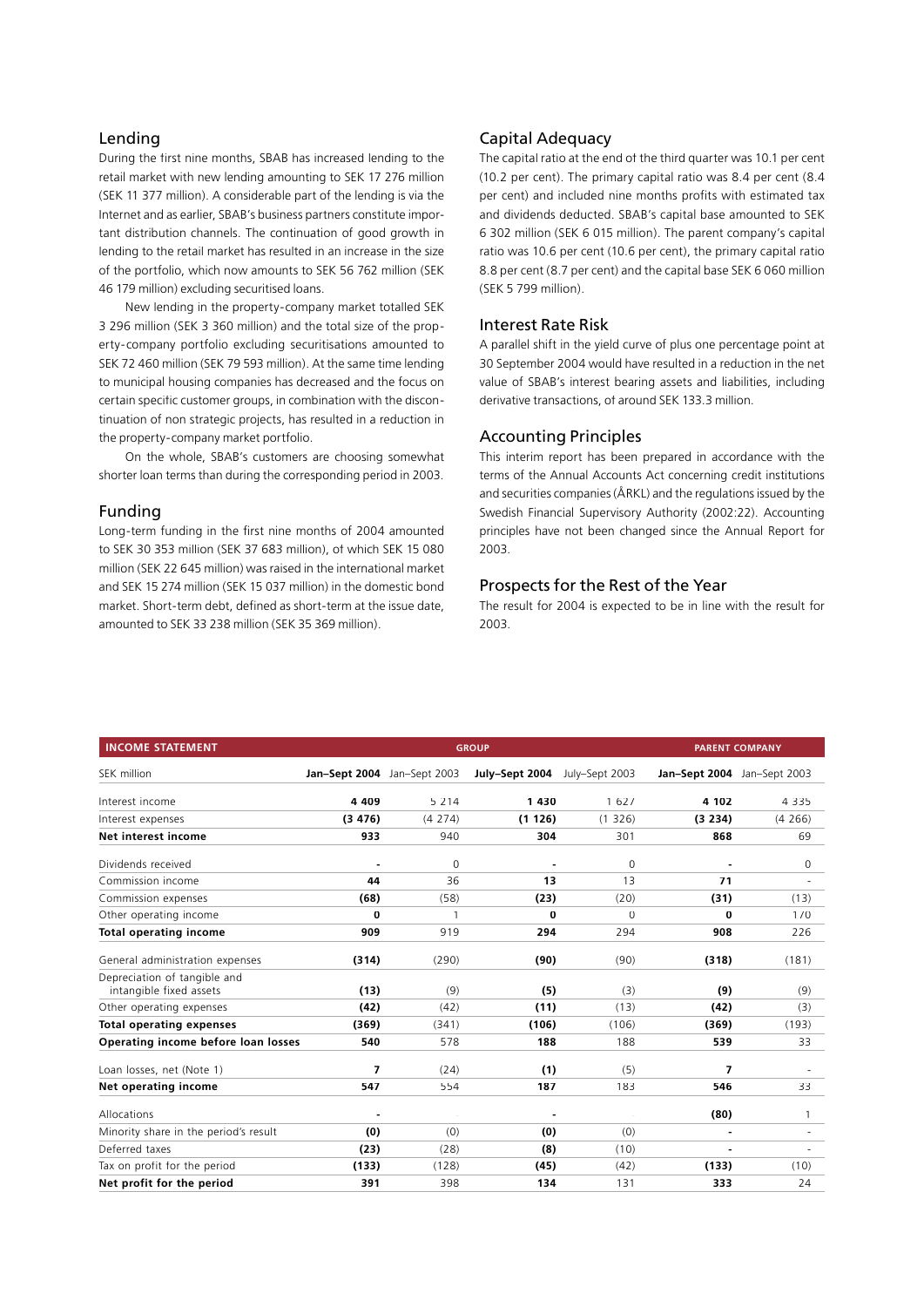| <b>BALANCE SHEET</b>                                                                |              | <b>GROUP</b> |             | <b>PARENT COMPANY</b> |              |
|-------------------------------------------------------------------------------------|--------------|--------------|-------------|-----------------------|--------------|
| SEK million                                                                         | 30 Sept 2004 | 30 Sept 2003 | 31 Dec 2003 | 30 Sept 2004          | 31 Dec 2003  |
| <b>ASSETS</b>                                                                       |              |              |             |                       |              |
| Cash in hand and balance at central banks                                           | 0            | $\mathbf 0$  | 0           | 0                     | 0            |
| Eligible Treasury Bills, etc.                                                       |              | 1 3 2 2      | 709         |                       | 709          |
| Lending to credit institutions                                                      | 2973         | 7 4 6 4      | 3777        | 13 170                | 11 963       |
| Lending to the public (Note 2)                                                      | 129 222      | 127 593      | 125 772     | 118 981               | 117 540      |
| Shares and participations                                                           | 0            | 1            | 1           | 0                     | $\mathbf{1}$ |
| Shares and participations in group companies                                        | ÷,           | ä,           | L.          | 255                   | 204          |
| Intangible fixed assets                                                             | 34           | 27           | 31          | 12                    | 9            |
| Tangible assets                                                                     | 21           | 24           | 22          | 21                    | 22           |
| Other assets                                                                        | 1856         | 4 2 3 4      | 931         | 1853                  | 929          |
| Pre-paid costs and accrued income                                                   | 595          | 740          | 611         | 599                   | 620          |
| <b>TOTAL ASSETS</b>                                                                 | 134 701      | 141 405      | 131 854     | 134 891               | 131 997      |
| LIABILITIES AND EQUITY CAPITAL<br><b>LIABILITIES</b><br>Debt to credit institutions | 6022         | 7817         | 4 5 6 2     | 5992                  | 4 5 5 0      |
| Funding from general public                                                         | 1 000        |              |             | 1 000                 |              |
| Bonds issued, etc.                                                                  | 117 460      | 123 416      | 118 018     | 117 960               | 118 418      |
| Other liabilities                                                                   | 615          | 554          | 170         | 616                   | 171          |
| Accrued costs and pre-paid income                                                   | 2 4 3 2      | 2 9 1 7      | 2 2 5 2     | 2 4 2 3               | 2 2 2 8      |
| Provision for deferred tax                                                          | 269          | 240          | 246         |                       |              |
| Subordinated debt                                                                   | 1482         | 1 482        | 1 482       | 1482                  | 1 4 8 2      |
| <b>Total liabilities</b>                                                            | 129 280      | 136 426      | 126 730     | 129 473               | 126 849      |
| <b>Untaxed reserves</b>                                                             |              |              |             | 937                   | 857          |
| Minority share holding                                                              | 247          | 174          | 198         | $\sim$                |              |
| <b>EOUITY CAPITAL</b><br>Restricted equity capital                                  |              |              |             |                       |              |
| Share capital                                                                       | 1958         | 1958         | 1958        | 1958                  | 1958         |
| Restricted reserves/Legal reserve                                                   | 1 0 8 3      | 1 0 0 7      | 1 0 2 6     | 392                   | 392          |
| Unrestricted equity capital                                                         |              |              |             |                       |              |
| Unrestricted reserves/Profit brought forward                                        | 1742         | 1 4 4 2      | 1 4 2 3     | 1798                  | 1 5 1 1      |
| Net profit for the period                                                           | 391          | 398          | 519         | 333                   | 430          |
| <b>Total equity capital</b>                                                         | 5 1 7 4      | 4 8 0 5      | 4 9 2 6     | 4 4 8 1               | 4 2 9 1      |
| TOTAL LIABILITIES AND EQUITY CAPITAL                                                | 134 701      | 141 405      | 131 854     | 134 891               | 131 997      |

| <b>CHANGES IN EOUITY CAPITAL</b>              | <b>GROUP</b>  |               |              | <b>PARENT COMPANY</b> |               |
|-----------------------------------------------|---------------|---------------|--------------|-----------------------|---------------|
| SEK million                                   | Jan-Sept 2004 | Jan-Sept 2003 | Jan-Dec 2003 | Jan-Sept 2004         | Jan-Sept 2003 |
| Equity capital at the beginning of the period | 4926          | 4 5 4 4       | 4 5 4 4      | 4 2 9 1               | 2 5 0 5       |
| <b>Dividends</b>                              | (143)         | (137)         | (137)        | (143)                 | (137)         |
| Net profit for the period                     | 391           | 398           | 519          | 333                   | 24            |
| Equity capital at the end of the period       | 5 1 7 4       | 4 805         | 4 9 2 6      | 4 4 8 1               | 2 3 9 2       |

| <b>CASH FLOW ANALYSIS</b>                   |               | <b>GROUP</b>  |              |               | <b>PARENT COMPANY</b> |  |
|---------------------------------------------|---------------|---------------|--------------|---------------|-----------------------|--|
| SEK million                                 | Jan-Sept 2004 | Jan-Sept 2003 | Jan-Dec 2003 | Jan-Sept 2004 | Jan-Sept 2003         |  |
| Liquid funds at the beginning of the period | 651           | 581           | 581          | 651           | 571                   |  |
| Cash flow from current operations           | 2 4 3 1       | 122           | 196          | 2 5 2 8       | 152                   |  |
| Cash flow from investment operations        | (15)          | (25)          | (38)         | (63)          | (40)                  |  |
| Cash flow from financing operations         | (94)          | (112)         | (88)         | (143)         | (137)                 |  |
| Increase/Decrease in liquid funds           | 2 3 2 2       | (15)          | 70           | 2 3 2 2       | (25)                  |  |
| Liquid funds at the end of the period       | 2973          | 566           | 651          | 2973          | 546                   |  |

Liquid funds are defined as cash in hand, balances at banks and assets payable on demand.